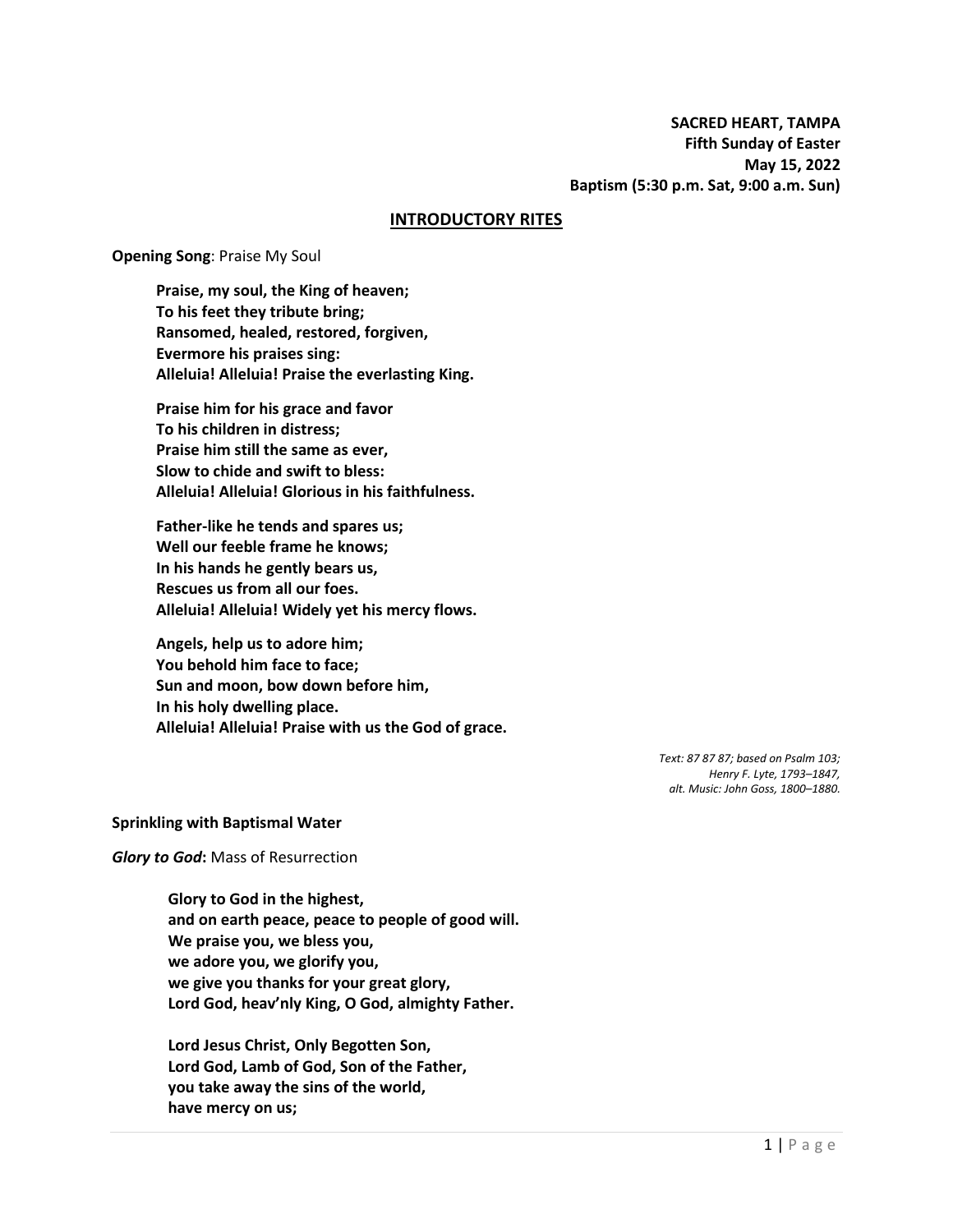**you take away the sins of the world, receive our prayer; you are seated at the right hand of the Father, have mercy on us.**

**For you alone are the Holy One, you alone are the Lord, you alone are the Most High, Jesus Christ, with the Holy Spirit, in the glory, the glory of God the Father. Amen. Amen.**

### *Dismissal of the Children***:** 9:00am Mass Only

**Word of God, renew your children, make them now your living sign. Recreate them for your purpose in this place and in this time.**

**Word of God, renew your people, make us now your living sign. Recreate us for your purpose in this place and in this time.**

### **LITURGY OF THE WORD**

**First Reading:** Acts 14:21-27

*Psalm 145:*

**I will praise your name forever and ever, praise your name, my God and king.**

> *Text: Abbey Psalms & Canticles © 2010, 2018, USCCB Music © 2021, 2022 Philip Jakob*

**Second Reading:** Rev 21:1-5a

*Gospel Greeting:* Easter Alleluia (Hurd)

**Gospel:** Jn 13:31-33a, 34-35

**Homily**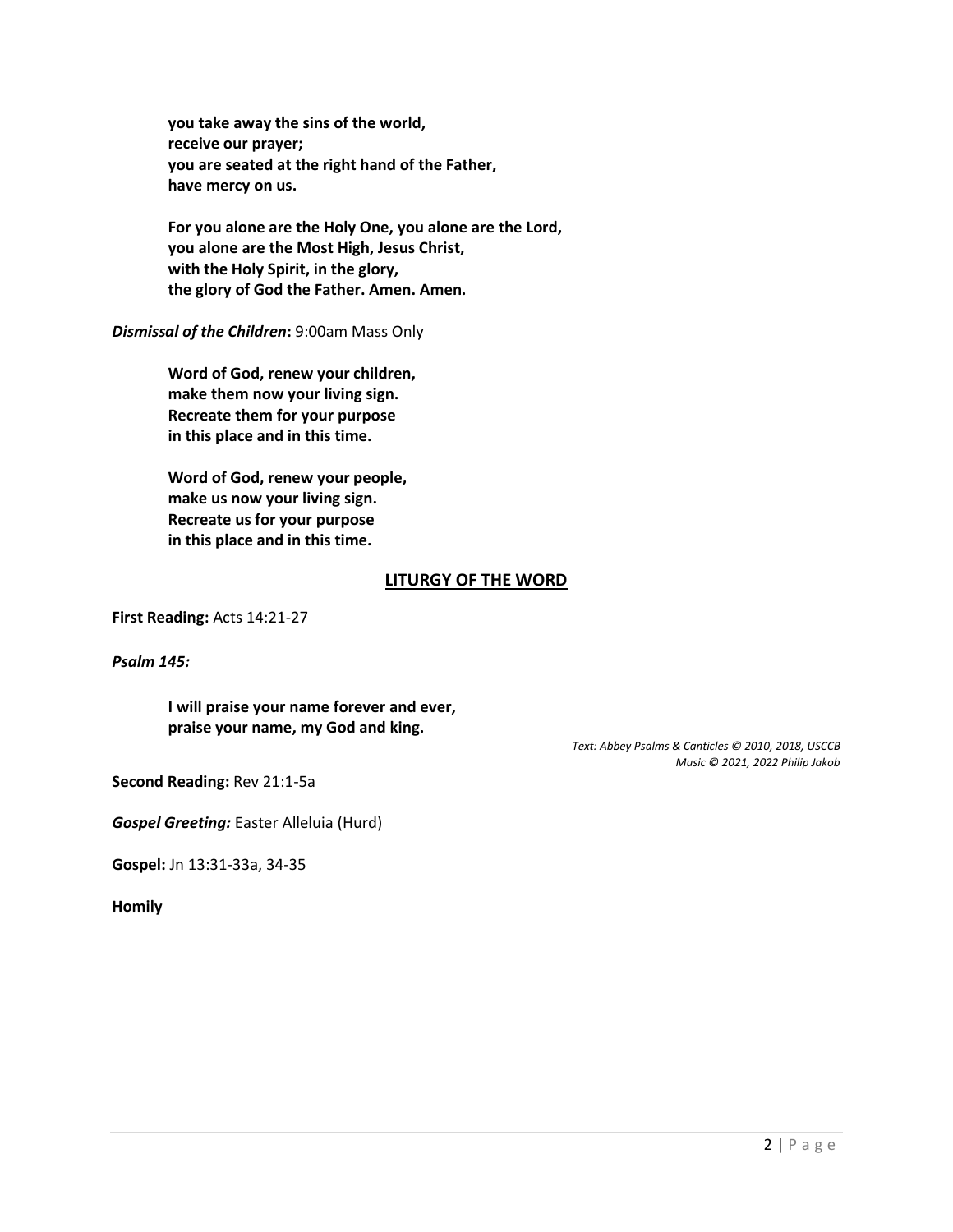#### **MUSIC FOR BAPTISMS**

Procession to the Font: **Shepherd me, O God, beyond my wants, beyond my fears, from death into life.** Credal Chant: **This is our faith. This is the faith of the Church. We are proud to profess it in Christ Jesus our Lord.** Baptismal Acclamation: **You have put on Christ, alleluia! Baptized in Christ, alleluia!**

#### **Renewal of Baptismal Promises**

**Universal Prayer**

### **LITURGY OF THE EUCHARIST**

#### *Preparation of Gifts & Altar*: Christians Let Us Love One

**Christians, let us love one another, As we share the true living bread. Jesus is our God and our brother; With his flesh and blood we are fed. Ev'ryone who loves is born of God. Jesus is our life. God is love. We who break this bread are one body, We who share this cup are all one. Children of our Father in heaven, We are heirs with God's only son. Ev'ryone who loves is born of God. Jesus is our life. God is love.**

**We who eat and drink at this table Die and rise again with our Lord. Drawing from our Rock living water Giv'n to all who thirst for accord. Ev'ryone who loves is born of God. Jesus is our life. God is love.**

**Jesus is the vine, we the branches; We are grains of wheat, Christ the bread. Those who eat this bread live forever, One with Christ, our Lord and our Head. Ev'ryone who loves is born of God. Jesus is our life. God is love.**

> *GIA Text: 98 98 98; © 1973, Claudia Foltz, SNJM, and Armand Nigro, SJ. Published by OCP. All rights reserved. Music: French, 17th cent.; Chansons populaires des Provinces de France, 1860.*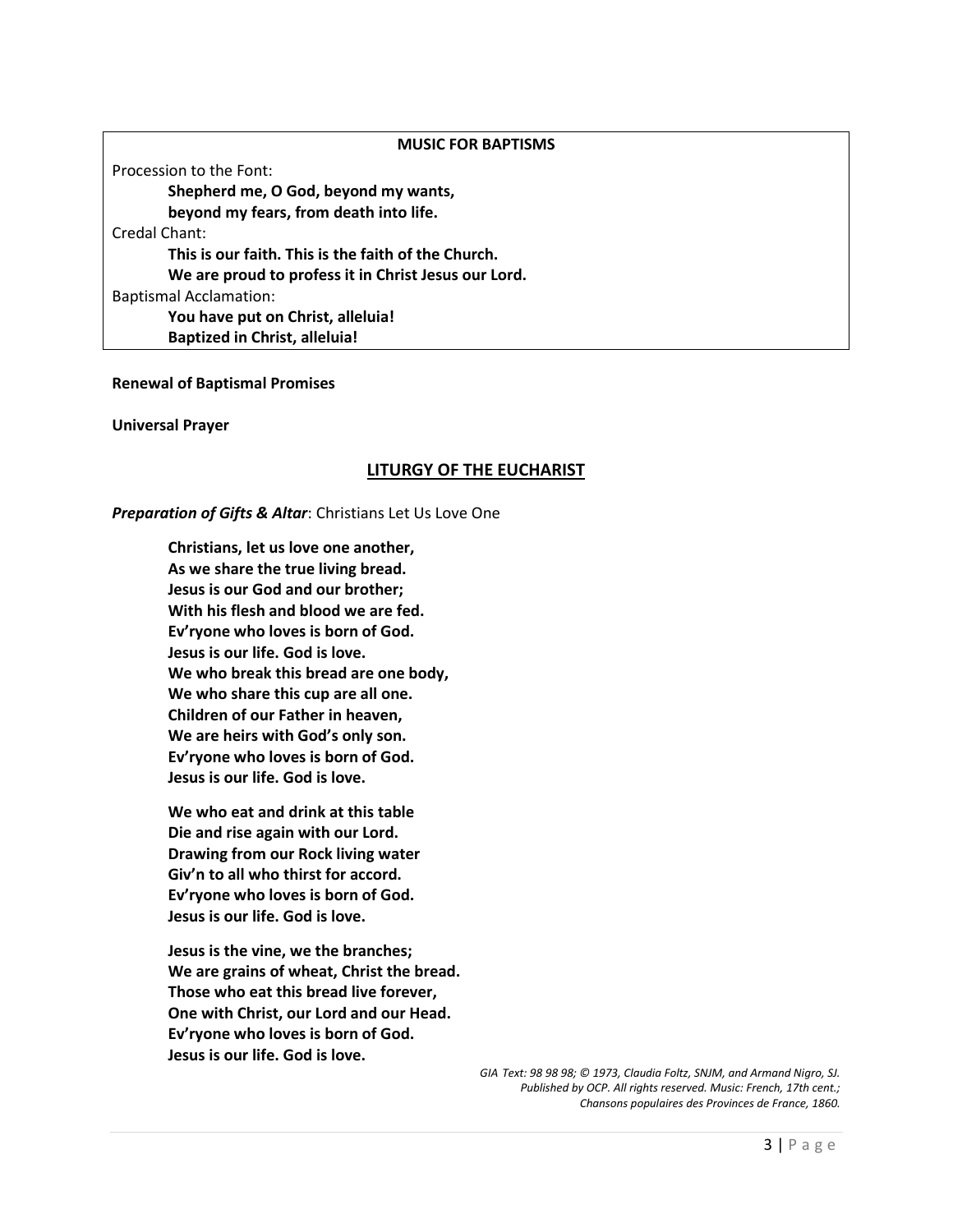## *Eucharistic Acclamations:* Mass of Resurrection (DeBruyn) Holy, Holy – We Proclaim – Amen

### **COMMUNION RITE**

### **Our Father**

*Lamb of God:* Mass of Resurrection (DeBruyn)

*Communion Song:* You Satisfy The Hungry Heart

**YOU SATISFY THE HUNGRY HEART WITH GIFT OF FINEST WHEAT; COME GIVE TO US, O SAVING LORD, THE BREAD OF LIFE TO EAT.**

**As when the shepherd calls his sheep, They know and heed his voice; So when you call your fam'ly, Lord, We follow and rejoice.**

**With joyful lips we sing to you Our praise and gratitude, That you should count us worthy, Lord, To share this heav'nly food.**

**Is not the cup we bless and share The blood of Christ outpoured? Do not one cup, one loaf, declare Our oneness in the Lord?**

**The myst'ry of your presence, Lord, No mortal tongue can tell: Whom all the world cannot contain Comes in our hearts to dwell.**

**You give yourself to us, O Lord; Then selfless let us be, To serve each other in your name In truth and charity.**

> *Text: Omer Westendorf, 1916-1998, © 1977, Archdiocese of Philadelphia*